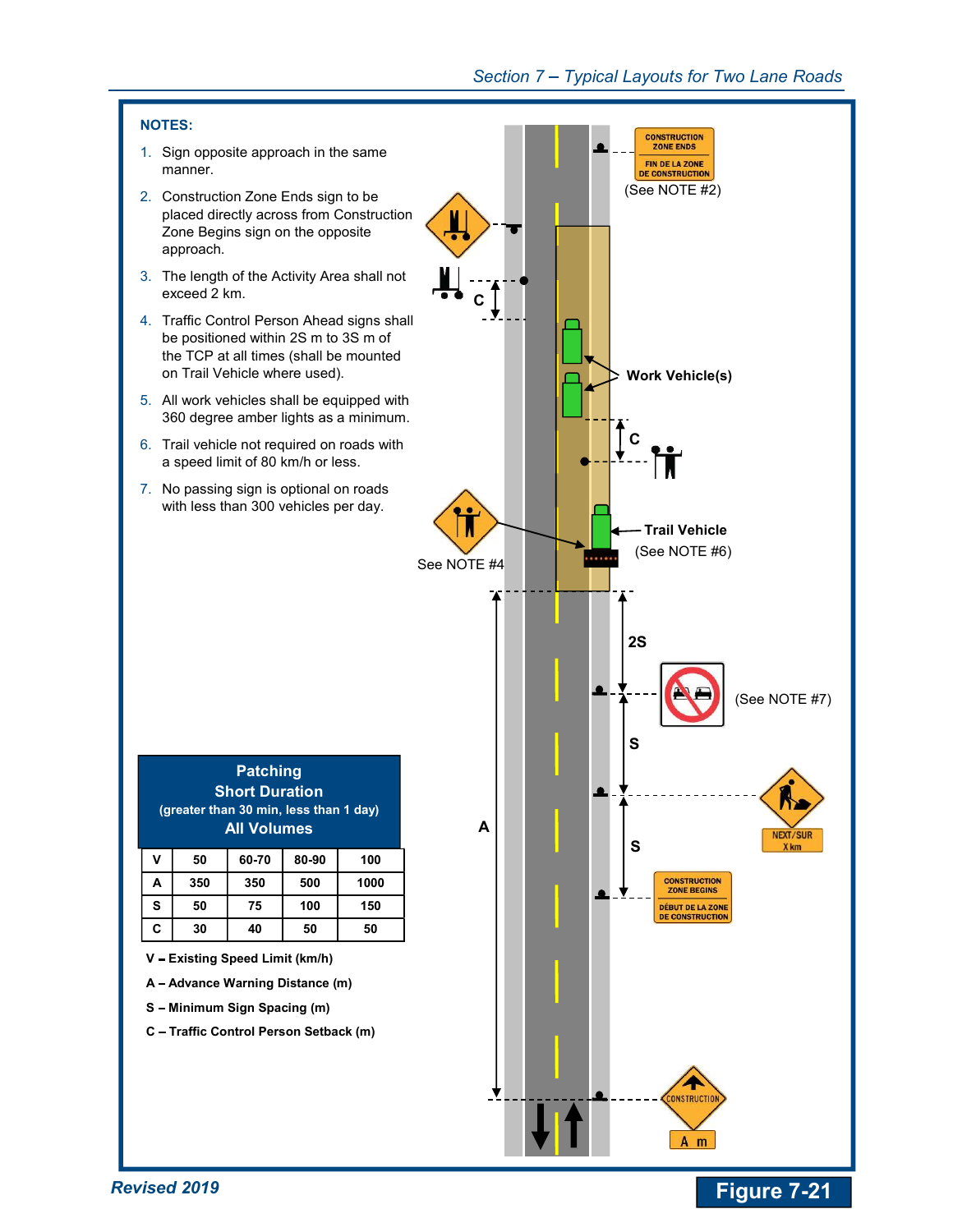

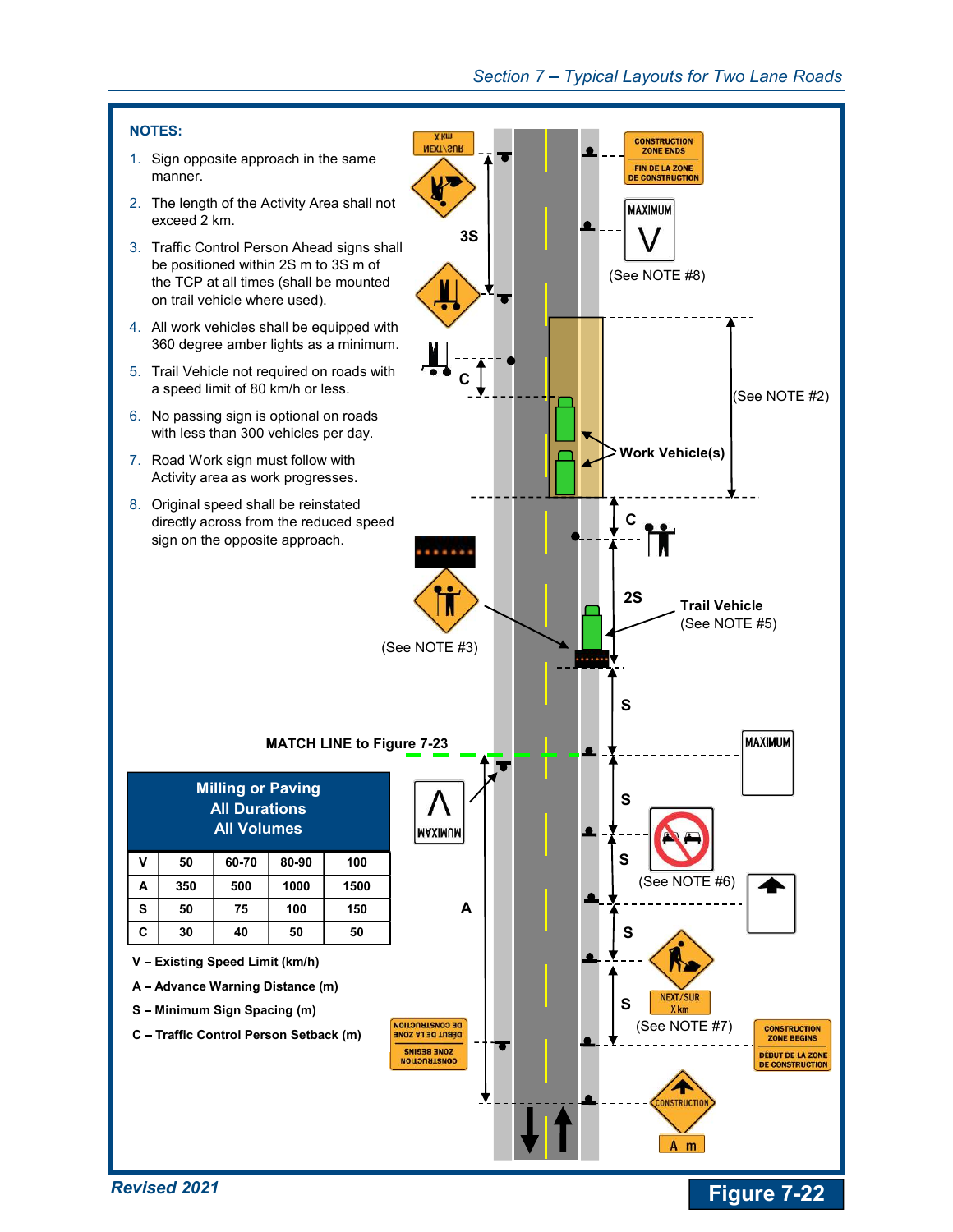## Section 7 – Typical Layouts for Two Lane Roads

## NOTES:

- 1. Sign opposite approach in the same manner.
- 2. Original speed shall be reinstated directly across from the reduced speed sign on the opposite approach.
- 3. Speed reductions only required with speed limits of 90km/h or greater.
- 4. Repeat appropriate sign every 1 km of milled or paved surface.
- 5. Delineation Devices only required where the difference in elevation between the travelled lane and the shoulder is greater than 75 mm. Flexible drums or delineator posts may be used in place of hazard markers.
- 6. Pavement marking tape (or paint) shall be applied in 2 m strips and spaced at 50 m on tangents and 25 m or curves. Raised pavement markers shall be installed on milled surfaces in groupings of three within a 2 m length and be spaced the same as pavement marking tape.
- 7. If milling involves full depth removal, then Grooved Pavement Sign shall be replaced by Pavement Ends sign.
- 8. Bump signs shall be used any time there is a differential in surface thickness on the main lanes.
- 9. If temporary pavement markings have been applied, and all other work with the exception of final pavement markings has been completed, then only the Temporary Pavement Marking signs are required until final pavement marking are applied.

MATCH LINE to Figure 7-22



- V Existing Speed Limit (km/h)
- A Advance Warning Distance (m)
- S Minimum Sign Spacing (m)
- D Maximum Delineator Spacing (m)